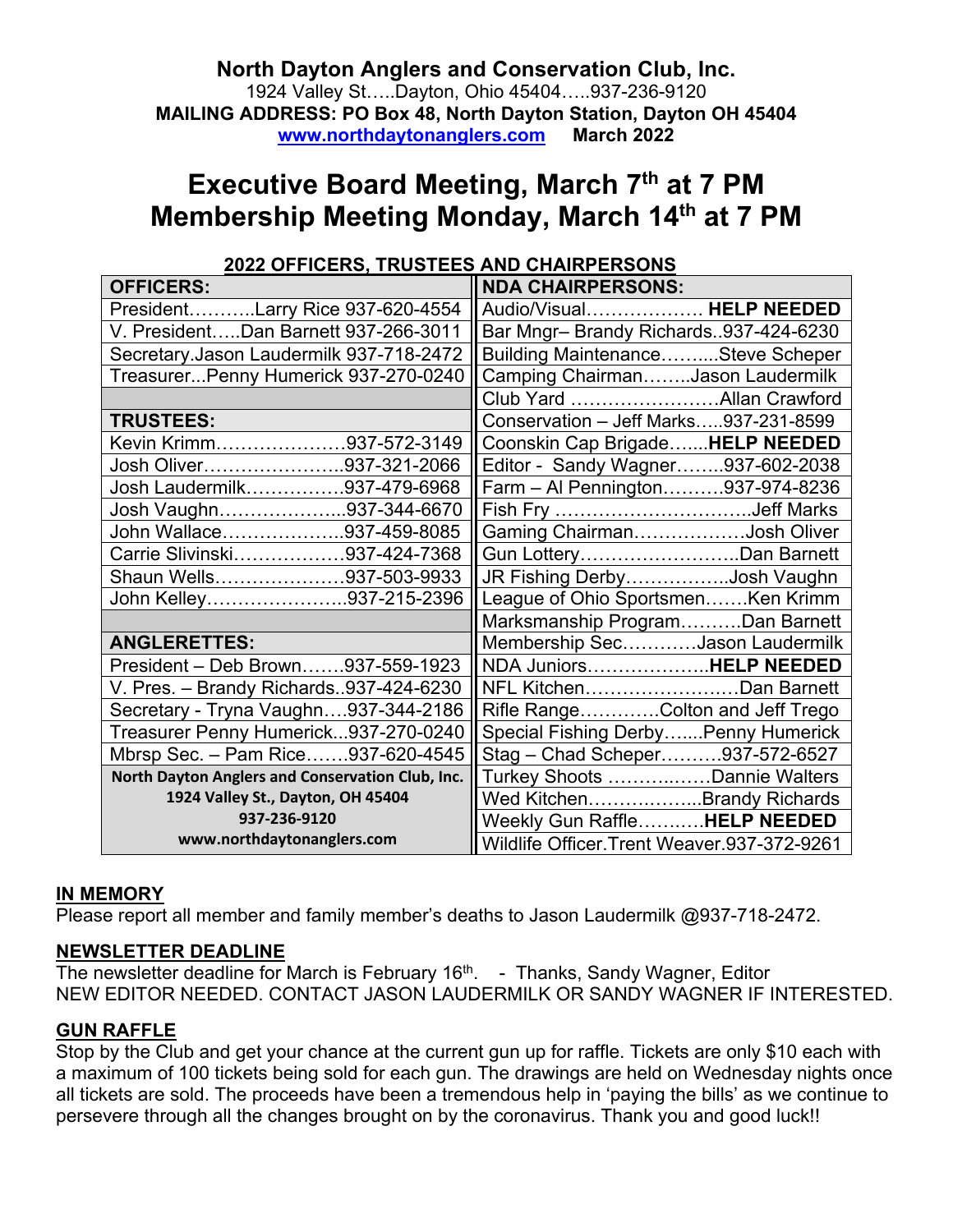### **WEDNESDAY NIGHT DINNERS**

Our Wednesday night dinners continue at the Club from 6 to 8:30 PM. Stop in for our weekly drawing and while you're here, get yourself dinner for just \$6! Carry-outs are also available. Check your email to see what the dinner of the week will be. Always a good deal and good food!!

### **FISH FRY: MARCH 18**

Mark your calendars for March 18th.

The cost is just \$13 and it's only \$8 for those under the age of 10. You get all you can eat fish, chicken strips, sausages, fries, baked beans and coleslaw. The price also includes draft beer and soda pop. This is always a good time and a full house so get here early and stay late. Food and drinks are served from 6pm till 8:30pm. Please note that supply issues have made it difficult to get fish this year so keep an eye on your emails for any changes or cancellations.

### **ST. PATRICK'S DAY GIVEAWAY**

The Basket includes lots of cool St. Patrick's Day Items along with assorted other goodies. Including a Bottle of Jameson!

Tickets are \$1 each or 10 for \$5. Basket to be given away March 14<sup>th</sup> at the Membership meeting! (Must sell \$30.00 in tickets before giving away.)

**The Ladies Auxiliary uses the proceeds from our Giveaways to provide food for the Holidays to needy families in our community. Your support is very much appreciated!**

### **PROPOSED BY-LAW CHANGE**



 **NOTE:** The proposed change will be read at the March and April membership meetings. If you have any questions or comments, they will be welcome at that time.

### **SUNDAY HOURS**

Starting Sunday, March 6<sup>th</sup> the club will begin their summer hours and will be closed on Sundays until September.

# **MARKSMAN SHOOT**

March 26 we are having a youth/adult marksmanship shoot at the farm. Shooting begins at 1pm.